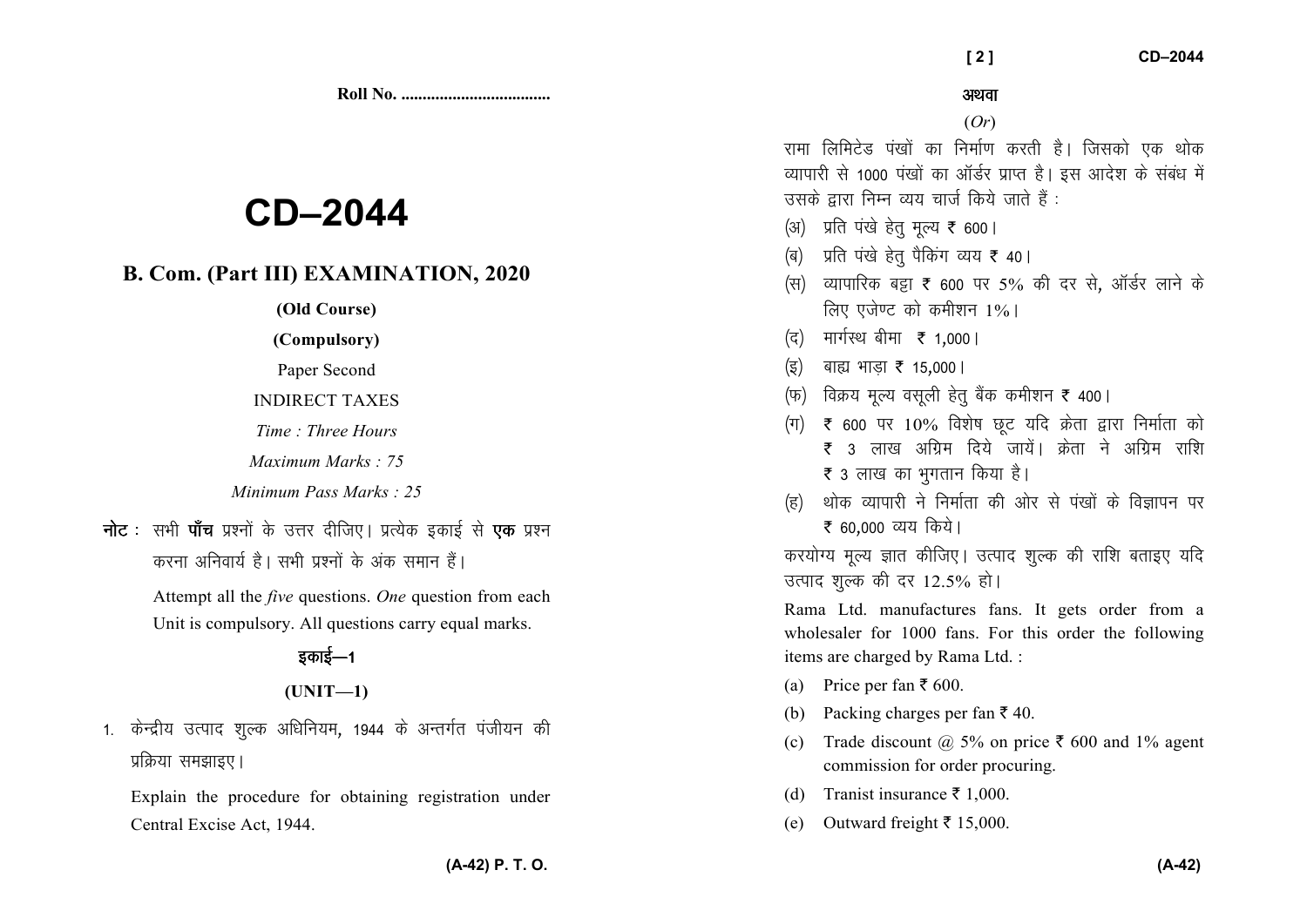$CD-2044$ 

- (g) Special discount  $\omega$  10% on  $\bar{\tau}$  600 for per fan if buyer is ready to pay  $\bar{\xi}$  3,00,000 as in advance. Buyer had paid advance of  $\overline{\xi}$  3,00,000.
- (h) The wholesaler incurred  $\bar{\xi}$  60,000 on advertisement of fans on behalf of manufacturer

Find the Assessable Value. Also find out amount of Excise duty payble if rate of duty is 12.5%.

### इकाई—2  $(UNIT-2)$

2. छत्तीसगढ आबकारी अधिनियम में लाइसेंस प्रदान करने की प्रक्रिया, लाइसेंस के निलम्बन तथा समर्पण सम्बन्धी प्रावधानों को समझाइए।

Explain the provisions regarding granting license, suspension and surrender of license under C. G. Excise Act.

#### अथवा

### $(Or)$

सरगजा के भण्डारगह से सितम्बर, 2019 को निम्नलिखित मादक पदार्थ निर्गमित किये गये :

| 1. देशी मदिरा सादी                                                     | 2950 प्रूफ लीटर |
|------------------------------------------------------------------------|-----------------|
| 2. देशी मदिरा मसालेदार                                                 | 5050 प्रूफ लीटर |
| 3. मिलिट्री संगठन को व्हिस्की                                          | 2400 प्रूफ लीटर |
| 4. भाँग घोंटा की दुकान के लिए<br>अनुज्ञप्तिधारी को भाँग                | 400 किलोग्राम   |
| 5. अनुज्ञप्तिधारी व्यापारी को वाइन (मूल्य<br>₹ 1,750 प्रति प्रूफ लीटर) | 8000 प्रूफ लीटर |

| [4]                                                                                                  | CD-2044          |
|------------------------------------------------------------------------------------------------------|------------------|
| 6. व्यापारी को भाँग उपभोक्ता के लिए                                                                  | 1000 किलोग्राम   |
| 7. अधिकृत मिलिट्री कैण्टीन को बीयर                                                                   | 1260 बल्क लीटर   |
| 8. बीयर बार को बीयर                                                                                  | 5000 बल्क लीटर   |
| 9. भारत-तिब्बत सीमा पुलिस कैण्टीन को<br>बीयर                                                         | 28200 बल्क लीटर  |
| 10. ठेकेदार को विदेशी शराब (मूल्य<br>₹ 1,900 प्रति केस)                                              | 2300 प्रूफ लीटर  |
| संग्रहित आबकारी शुल्क की गणना छत्तीसगढ़ आबकारी शुल्क<br>अधिनियम के अन्तर्गत निर्धारित दरों से कीजिए। |                  |
| The following intoxicants were issued from Sarguja<br>warehouse in the month of Sept., 2019 :        |                  |
| 1. Plain Country Liquor                                                                              | 2950 proof litre |
| 2. Spiced Country Liquor                                                                             | 5050 proof litre |
|                                                                                                      |                  |

|    | 3. Whisky to Military Org.                                   | 2400 proof litre |
|----|--------------------------------------------------------------|------------------|
| 4. | Bhang to Licenceholder for shop<br>of Bhang Ghonta           | 400 kilogram     |
|    | 5. Wine to a licenceholder (Rate<br>₹ 1,750 per Proof litre) | 8000 proof litre |
| 6. | Bhang to a Trader for consumers                              | 1000 kilogram    |
|    | 7. Beer to Authorized Military<br>Canteen                    | 1260 bulk litre  |
|    | 8. Beer to Beer Bar                                          | 5000 bulk litre  |
|    | 9. Beer to Indo-Tibet Border Police<br>Canteen               | 28200 bulk litre |
|    | 10. Foreign Liquor to contractors<br>(Rate ₹ 1,900 per case) | 2300 proof litre |
|    | You are required to compute the amount of excise duty        |                  |

payable under C. G. Excise Act.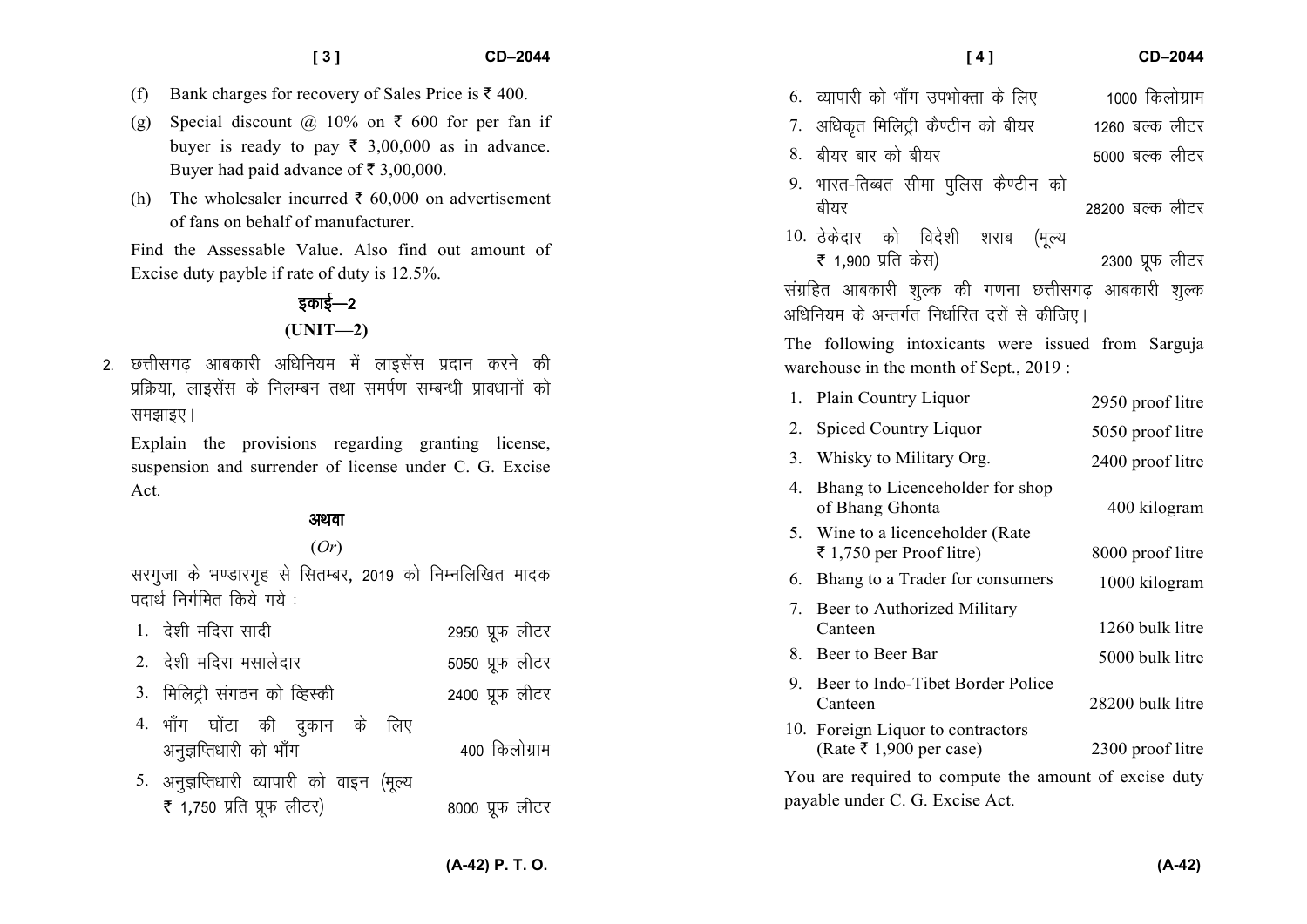| [5]                                                                                                                                                                                                                               | CD-2044                | [6]<br>CD-2044                                                                                                                                                                                                                                                           |
|-----------------------------------------------------------------------------------------------------------------------------------------------------------------------------------------------------------------------------------|------------------------|--------------------------------------------------------------------------------------------------------------------------------------------------------------------------------------------------------------------------------------------------------------------------|
| इकाई—3                                                                                                                                                                                                                            |                        | (ix) रिजर्व बैंक द्वारा घोषित विनिमय दर 1 डॉलर = ₹ 60.50                                                                                                                                                                                                                 |
| $(UNIT-3)$                                                                                                                                                                                                                        |                        | (x) मूल सीमा शुल्क दर<br>10%                                                                                                                                                                                                                                             |
| 'सीमा शुल्क' का अर्थ, महत्व एवं दोष बताइये। कुछ वस्तुओं का<br>3.<br>आयात एवं निर्यात निषिद्ध क्यों किया जाता है ?<br>Discuss meaning, importance and demerits of 'Customs<br>Duty'. Why is importation and exportation of certain |                        | (xi) इंटीग्रेटेड टैक्स सीमा शुल्क टैरिफ<br>अधिनियम, 1975 की धारा 3 (7) के<br>अधीन दर<br>12%<br>कर-निर्धारण मूल्य एवं देय सीमा शुल्क ज्ञात कीजिए।                                                                                                                         |
| goods prohibited?                                                                                                                                                                                                                 |                        | Hind Ltd. imported a machine from America at price of<br>26,000 dollars. Following information are available :                                                                                                                                                           |
| अथवा<br>(Or)<br>हिन्द लिमिटेड ने एक मशीन अमेरिका से आयात की जिसका मूल्य<br>26,000 डॉलर था। इसके सम्बन्ध में निम्नलिखित सूचनायें प्राप्त<br>हैं :<br>पैकिंग व्यय<br>(i)<br>भारतीय बन्दरगाह तक परिवहन व्यय<br>(ii)                  | 900 डॉलर<br>1,350 डॉलर | 900 dollars<br>(i)<br>Packing charges<br>Transportation charges to Indian Port 1,350 dollars<br>(ii)<br>Design and Development Expenses<br>(iii)<br>incurred outside India<br>4,100 dollars<br>Transportation charges from Indian<br>(iv)<br>₹ 22,500<br>port of factory |
| (iii) डिजाइन एवं विकास व्यय जो भारत के बाहर<br>चुकाये गये<br>(iv) भारतीय बन्दरगाह से कारखाने तक चुकाया<br>गया भाडा                                                                                                                | 4,100 डॉलर<br>₹ 22,500 | ₹ 17,500<br>Insurance premium paid in India<br>(v)<br>Installation charges of machine in the<br>(vi)<br>₹ $9,500$<br>factory<br>(vii) 5% Commission on selling price to Agent in Indian                                                                                  |
| भारत में भुगतान किया बीमा प्रीमियम<br>(v)                                                                                                                                                                                         | ₹ 17,500               | Rupees in India of American Company.                                                                                                                                                                                                                                     |
| (vi) कारखाने में मशीन लगाने के व्यय<br>(vii) अमेरिकन कम्पनी के भारत में स्थित अभिकर्त्ता को विक्रय<br>मूल्य पर 5% कमीशन रुपयों में भुगतान किया गया।<br>(viii) बोर्ड द्वारा अधिसूचित विनिमय दर 1 डॉलर = ₹ 60                       | ₹ 9,500                | (viii) Exchange Rate notified by the<br>1 dollar = $\overline{5}$ 60<br>Board<br>Exchange Rate declared by<br>(1X)<br>Reserve Bank<br>1 dollar = $\bar{x}$ 60.50                                                                                                         |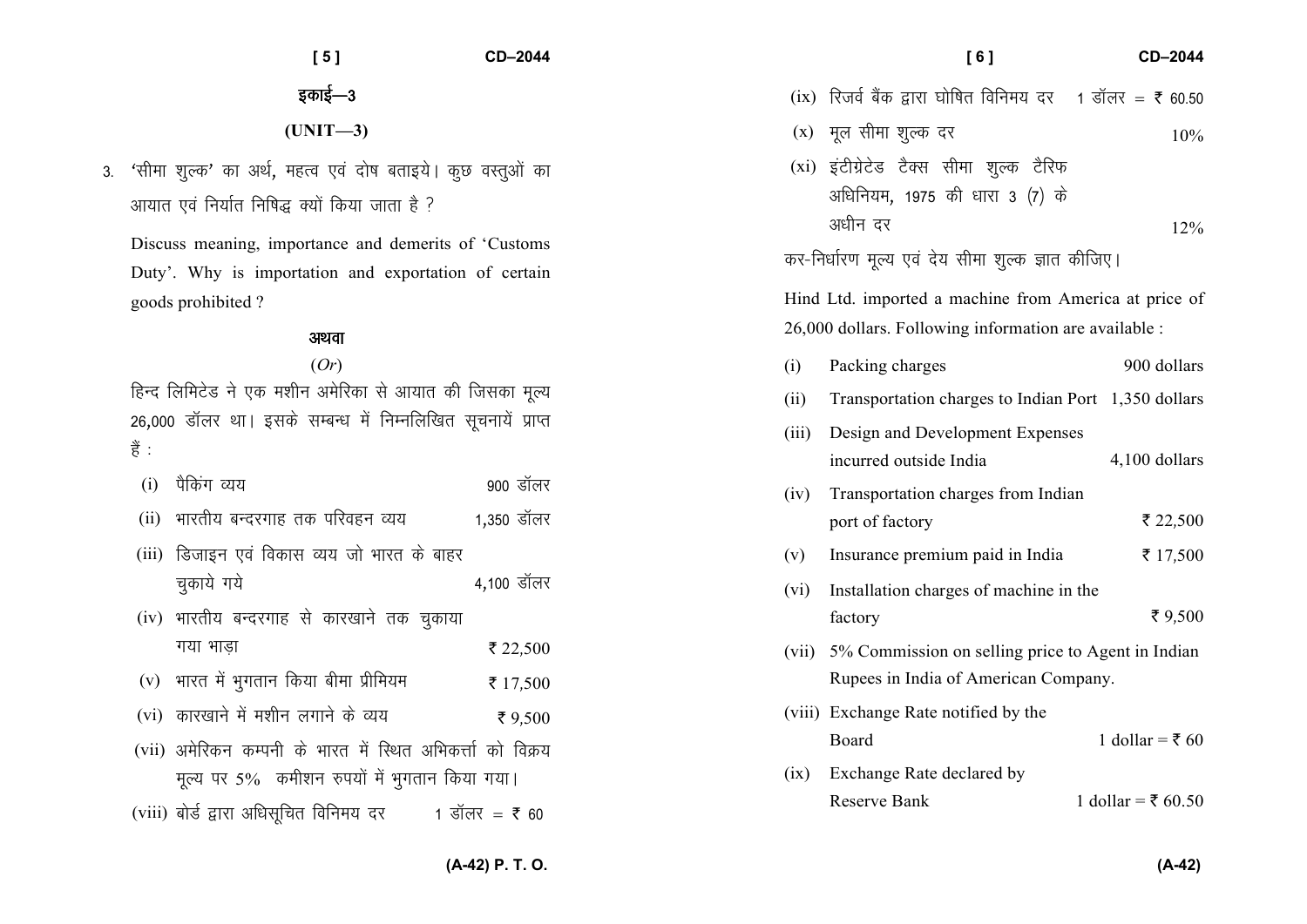|                | [7]                                                     | CD-2044 |             |
|----------------|---------------------------------------------------------|---------|-------------|
| $(\mathrm{x})$ | Rate of Basic Custom Duty                               | 10%     | राज्य       |
| (X1)           | Rate of Integrated Tax U/S 3(7)                         |         | $2\%$       |
|                | of C. T. A. 1975 is                                     | 12%     | फॉर्म<br>8. |
|                | Find out the customs duty payable and assessable value. |         | विक्र       |

इकाई—4 **(UNIT—4)** 

4. कब माल का क्रय-विक्रय अन्तर्राज्यीय व्यापार के दौरान एवं राज्य के बाहर माना जाता है ? व्याख्या कीजिए।

When does a sale or purchase of goods take place in the course of Inter-state sale and outside the state ? Discuss.

#### अथवा

(*Or*) एक व्यापारी की 31 मार्च, 2018 को समाप्त वर्ष के लिए विक्रय (वैट सहित) निम्न है $:$ 

₹

| 1. अनाज, दालें, चीनी एवं नमक (राज्य में कर-मुक्त) | 2,00,000 |
|---------------------------------------------------|----------|
| 2. अंश एवं प्रतिभूतियाँ                           | 50,000   |
| 3. राज्य में अन्य माल का विक्रय                   | 4,00,000 |
| 4. भारत से निर्यात                                | 3,00,000 |
| 5. दूसरे राज्य से माल खरीदकर वहीं बेचा            | 60,000   |
| 6. अन्तर्राज्यीय विक्रय जिस पर कर की दर 8% है     | 2,16,000 |
|                                                   |          |

|                                                                                            | [8]                                                        | CD-2044  |
|--------------------------------------------------------------------------------------------|------------------------------------------------------------|----------|
|                                                                                            | 7.  राज्य सरकार को अन्तर्राज्यीय विक्रय (राज्य में कर      |          |
|                                                                                            | $2\% \;$ है)                                               | 51,000   |
|                                                                                            | 8. फॉर्म C पर पंजीकृत व्यापारी को अन्तर्राज्यीय            |          |
|                                                                                            | विक्रय (राज्य में कर की दर 2% है)                          | 1,02,000 |
| 9.                                                                                         | अन्य राज्य में स्थित शाखा को फॉर्म F पर माल<br>भेजा        | 2,00,000 |
|                                                                                            | केन्द्रीय विक्रय कर अधिनियम के अन्तर्गत सकल विक्रय एवं कर- |          |
|                                                                                            | योग्य आवर्त का निर्धारण कीजिए।                             |          |
| The sales of dealer for the year ending 31st March, 2018<br>(including VAT) are as under : |                                                            |          |
|                                                                                            |                                                            | ₹        |
| 1.                                                                                         |                                                            |          |
|                                                                                            | Cereals, Pulses, Sugar and Salt (exempt in                 |          |
|                                                                                            | the state)                                                 | 2,00,000 |
| 2.                                                                                         | <b>Shares and Securities</b>                               | 50,000   |
| 3.                                                                                         | Other goods sold in the state                              | 4,00,000 |
| 4.                                                                                         | Exports from India                                         | 3,00,000 |
| 5.                                                                                         | Goods purchased and sold in other state                    | 60,000   |
| 6.                                                                                         | Inter-state sale on which rate of tax is 8%                | 2,16,000 |
| 7.                                                                                         | Inter-state sale to a State Government                     |          |
|                                                                                            | (State Tax Rate 2%)                                        | 51,000   |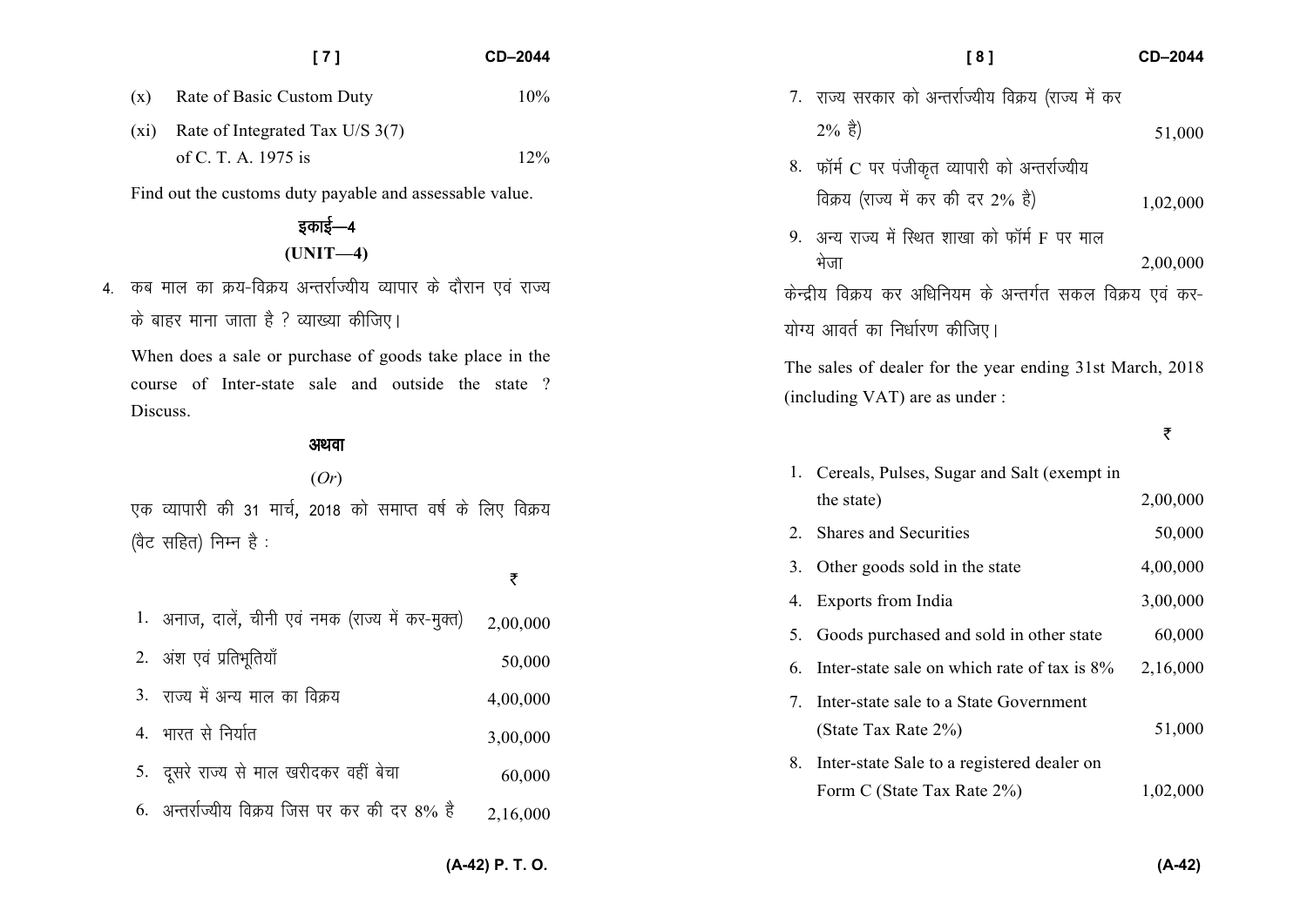| [9]                                                                | CD-2044  | $[10]$                                                      | CD-2044  |
|--------------------------------------------------------------------|----------|-------------------------------------------------------------|----------|
| 9. Goods sent to Branch located in other                           |          | 5. बिस्कुट एवं चॉकलेट (मुम्बई से)                           | 60,000   |
| state on Form F                                                    | 2,00,000 | 6. ऊन (अपंजीकृत व्यापारियों से)                             | 50,000   |
| Determine gross sales and taxable turnover under the               |          | 7. वनस्पति घी                                               | 1,20,000 |
| C. S. T. Act.                                                      |          | 8. शुद्ध घी                                                 | 40,000   |
| इकाई—5                                                             |          | दवाइयाँ ₹ 8,000 की चार माह के अंदर वापस हुईं। कृषि          |          |
| $(UNIT-5)$                                                         |          | उपकरण एवं बिजली के पंखों में क्रमशः ₹ 2,000 और ₹ 10,000     |          |
| 5. व्यापारियों के पंजीकरण की क्या विधि है ? पंजीकरण से संबंधित     |          | किराये के अलग से वसूल किये जो विक्रय वाली रकम में           |          |
| छत्तीसगढ़ वाणिज्यिक कर अधिनियम के प्रावधान समझाइए।                 |          | सम्मिलित हैं। दवाइयों में ₹ 15,000 की बिक्री दिल्ली में की  |          |
| What is the procedure for registration of dealers? Explain         |          | गई।                                                         |          |
| provisions for registration under the C. G.<br>the                 |          | Rachna Traders, Dantewara made the following sales.         |          |
| Commercial Tax Act.                                                |          | Find out his gross sales, net sales and taxable sales under |          |
| अथवा                                                               |          | C. G. C. Tax Act:                                           |          |
| (Or)                                                               |          |                                                             | ₹        |
| रचना ट्रेडर्स, दन्तेवाड़ा ने वर्ष में निम्नांकित विक्रय किया। उसकी |          | 1. Electric goods (Purchased from C. G.                     |          |
| छ. ग. वाणिज्य कर अधिनियम के अन्तर्गत सकल विक्रय राशि,              |          | Regd. dealers)                                              | 1,00,000 |
| शुद्ध विक्रय राशि एवं करयोग्य विक्रय राशि ज्ञात कीजिए :            |          | 2. Electric fans (Purchased from Mumbai)                    | 2,00,000 |
|                                                                    | ₹        | 3. Agricultural equipments driven from                      |          |
| 1. बिजली का सामान (छ. ग. के पंजीकृत व्यापारियों                    |          | Animal power (purchased from                                |          |
| से खरीदकर                                                          | 1,00,000 | Ahmedabad)                                                  | 1,35,000 |
| बिजली के पंखे (मुम्बई से खरीदकर)<br>2.                             | 2,00,000 | 4. Medicines (Purchased from Delhi)                         | 1,65,000 |
| 3. पशुशक्ति से चलित कृषि उपकरण (अहमदाबाद से                        |          | 5. Biscuits and Chocolates (from Mumbai)                    | 60,000   |
| खरीदकर)                                                            | 1,35,000 | Wool from unregistered dealers<br>6.                        | 50,000   |
| दवाइयाँ (दिल्ली से खरीदकर)                                         | 1,65,000 |                                                             |          |
|                                                                    |          |                                                             |          |

**(A-42) P. T. O.**

**(A-42)**